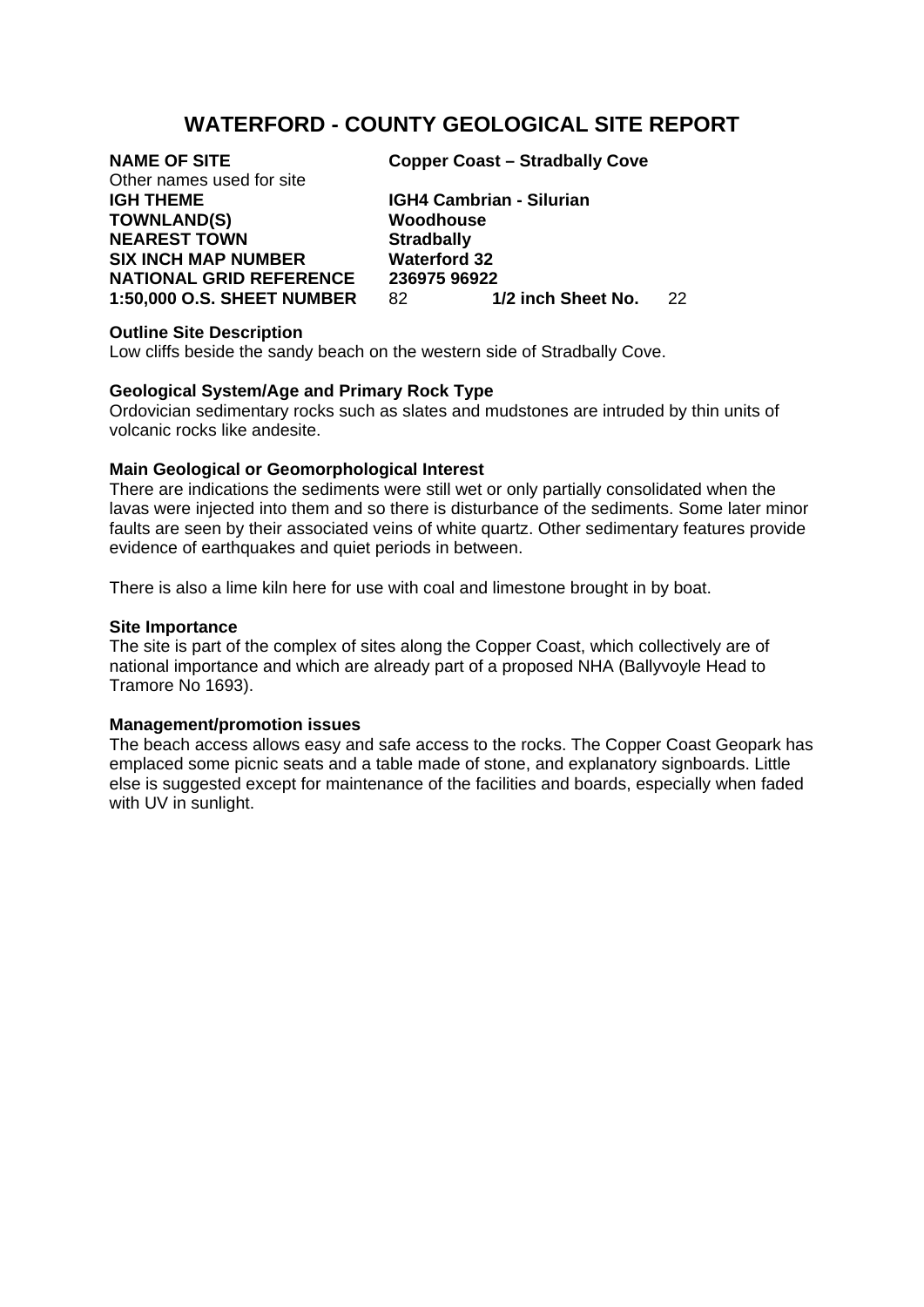

The visitor facilities and Copper Coast Geopark tables and signs at Stradbally Cove.



The cliff section along the west side of<br>Stradbally Cove.



Some of the sediments at Stradbally Cove.